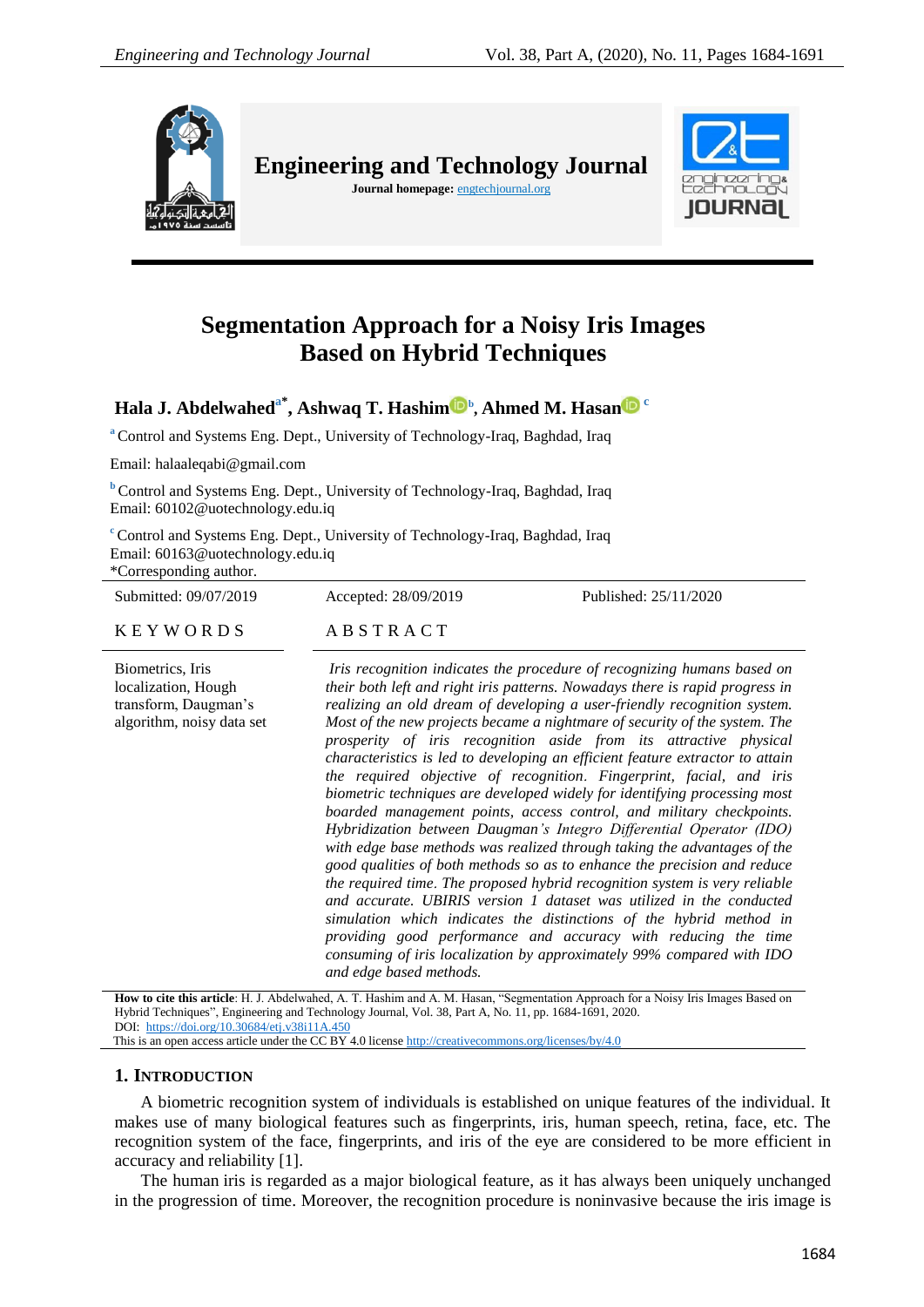not being acquired and processed by physical affection [2]. Unrivaled accessibility and unchanged characteristics throughout a person's life are the reasons to dominate the iris in information security. Currently, Systems for Iris Recognition are widely used to identify individuals at airports, stations, immigration, mobile and computer access at research institutes, or in accessing database in control distributed systems [3].

Actually, iris localization is ordinarily the recognition's first step, identification and authentication systems and consequently may influence the performance directly. In this sense, how this initial phase affects the mentioned systems in a delightful (impotent) inquiry to be investigated. To achieve such an objective, the basic methods in the proposed iris localization are benchmarked here. The most common localization of iris involves boundary – based methods. These methods firstly detect the pupil as an iris inner boundary, therefore find the outer boundary of iris after estranging the eyelids and the limbic regions to separate the iris.

The boundary – based technique includes the integro differential operator (IDO) of Hough Transform (HT) and Daugman. HT discovers the circularity via edge-map voting inwards, the specified radius range identified as the Wildes strategy [4]. Moreover, HT-based on detection approaches are likewise utilized by [5-11]. Daugman's IDO [12] which is the first approach for iris biometrics was proposed.

Daugman's IDO is an approach that is utilized an integral derivative for finding the boundary, he used a circular iris and pupil region in addition to the upper and lower eye parties to locate the operator in this context. In 2012 Zhu Yu and cut in [13], proposed a method of removing the eyelashes by means of dual threshold method, which is beneficial compared to other approaches to iris location. Later, HT and least square methods obtain correctly the exact location. Radman et al. in [14] design a quick and trusted iris segmentation algorithm which is essential for building a strong iris recognition system for less restricted iris images. They worked to discover the exact location center of the pupil utilizing the circular Gabor filter. The iris and pupil circles are positioned with the IDO as the eye and the centers of the iris are in the tiny region around the tough place of the pupil. They are a live-wire technique to remove upper and lower eyelash. In 2016 [15], Ashwaq and Duaa introduced an approach to localize the iris region by using a hybrid image processing technique. In this approach, the forward attributes of the iris are taken into consideration such as Noise region found in different parts of the eye image (i.e. small visible iris parts, specular reflections, and focus). In 2019 [16], Ashwaq and Zina proposed an approach for the pupillary with limbic iris boundaries localization. They employed the powerful of arithmetic operations which are very simple and therefore very fast. Consequently, combined them with morphological operations to design fast and accurate algorithm but still, some failures to detect desired iris are adequate for the threshold value which is resulted due to the consecutive image addition.

The remainders of the paper are recognized as follows: Section 2 briefly introduces the Daugman"s Integro Differentia Operator (IDO) section 3 discuss edge-base methodology. Section 4 describes the proposed system in details. Section 5 shows the experimental results and section 6 concludes the paper with a discussion.

#### **2. HE INTEGRATED OPERATOR OF DAUGMAN'S (IDO)**

The Daugman"s integro-differential algorithm for iris recognition, Regarded as one of the bestknown iris recognition algorithms. Daugman utilizes an integro-differential administrator for finding the round iris under study districts, and furthermore the curve of the upper and lower eyelids [12]. The introdifferential operations illustrated by Eq. (1)

$$
max_{(r,x_0,y_0)} = \left| G_{\sigma}(r) * \frac{\partial}{\partial r} \oint_{r,x_0,y_0} \frac{l(x,y)}{2\pi r} ds \right| \tag{1}
$$

Where  $I(x, y)$  is the concentration of the pixel in the iris image at coordinates  $(x, y)$ .

r refers to the radius of varied circular regions at (x0, y0) coordinates. σ denotes standard deviation in Gaussian distribution. Gσ (r) refers to the used Gaussian filter of scale sigma (σ). (x0, y0) is the initial center coordinates of the specified iris.s refers to the contour of the circle specified by the parameters (r, x0, y0).

Iris is usually not located exactly where the features of the iris image are boisterous, regardless of its elevated expertise. That demand may be as a reflection, or the image does not completely open or the eyelashes hiding some portion of the iris area. Low-quality irises image caused indigent acknowledgment execution giving that customary handling of iris images achieved [2]. The Daugman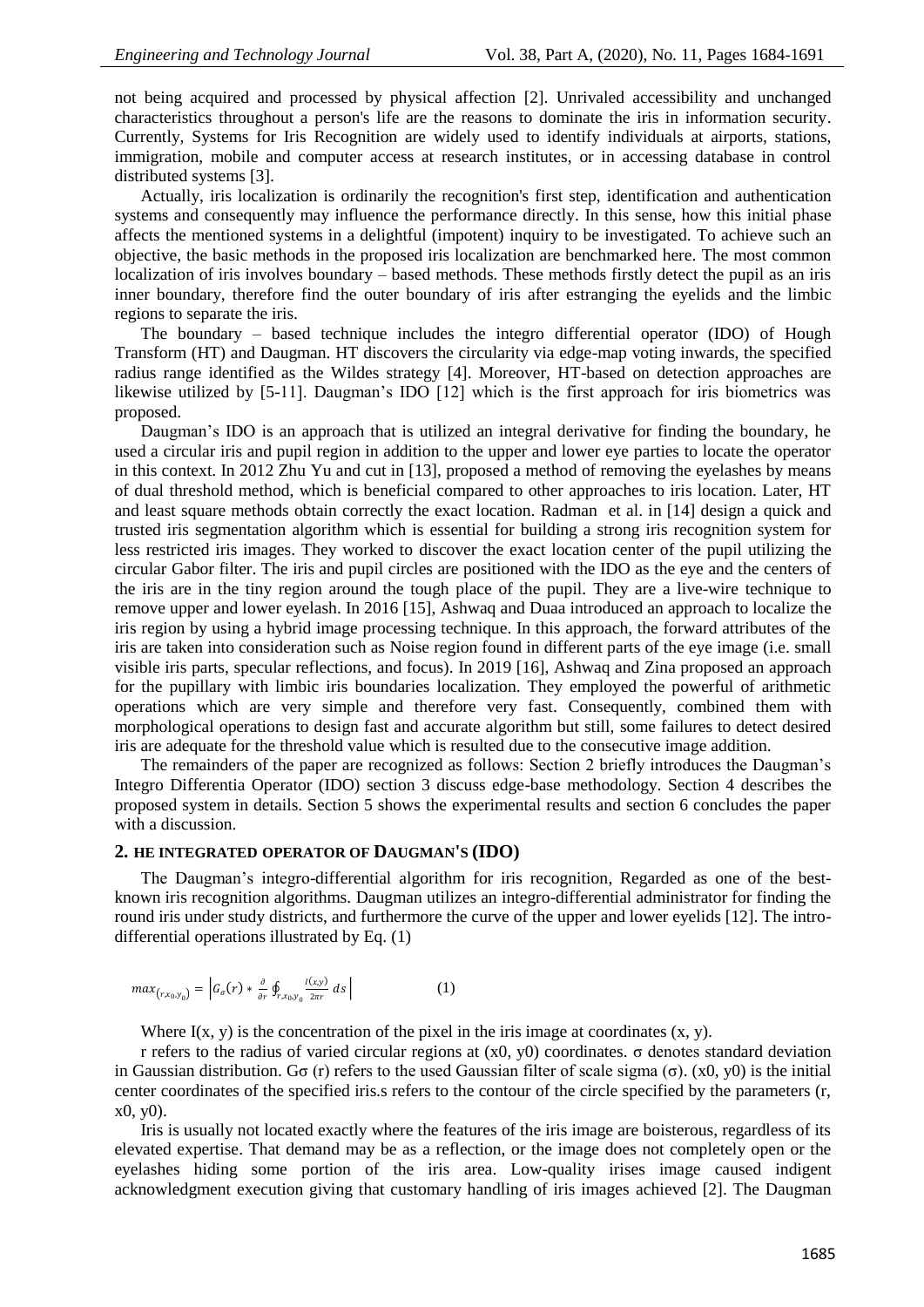IDO and HT are the strong iris segmentation mechanisms, but they take a large part of the calculation time to locate iris center and eyelid boundaries in rough positions.

### **3. EDGE-BASED METHODOLOGY**

 This strategy relives the circular frames within the binary-edge map is anticipated for the points xj and yj, where  $j = 1, \ldots n$ , over the image gradient. The aim is to attain the triplet information that consists of two-dimensioned initial coordinates and ranges value which maximizes the expression H (xc, yc, r) in the Eq. (2) [5]:

$$
H(X_c, y_c, r) = \sum_{i=1}^{n} h(x_j, y_j, x_c, y_c, r)
$$
\n(2)

where h  $(x_j, y_j, x_c, y_c, r) = 1$ when  $(x_i - x_c)^2 + (y_i - y_c)^2 - r^2 = 0$ .

It is mentioned obviously from experience that any techniques related to the edge-based detection are labeled to the incorrect edges. On the contrary, HT is computationally comprehensive through "pure force" so that apps in real time may not be useful. In addition to these approaches that are influenced by hairs, dark skin, and eyelashes. Iris boundary cannot be identified correctly if it implicates the extent of eyelids or skin, which decreases significantly the total performance of iris recognition.



**Figure 1: Eye image [3]**

## **4. PROPOSED METHOD**

Iris segmentation is an effective and vital step for implementing the iris recognition system. A small, dark circle inside the iris called the pupil, the size of this pupil altered depending on the intensity of the light. Moreover a white portion of the eyeball called sclera, the sclera is the white portion of the eye which surrounds the iris directly [2]. Sample of eye parts are shown in Figure 1. It is identified with the precise restriction of iris borders.

The use of Daugman"s integro differential operator (IDO) and Edge-based techniques are restricted to work with high-quality images and under ideal imaging setting that is overcame the difficulties such as obstruction by eyelids, eyelashes, glass frames, hair, off-angle, presence of contact lenses, poor illumination, motion blur, lighting and specular reflections, partially eye image. Consequently, the techniques are not suitable for non-ideal and noisy images which may result in higher error rates. In order to overcome these limitations, then a hybrid method is proposed to locate the true boundary in unconstrained environments. The proposed hybrid iris localization consists of two main stages:

Stage1: Pupil border detection to allocate the inner border of the iris region.

Stage2: revealing the iris external border.

#### *I. Detecting Pupil Boundary*

Daugman's integro differential operator (IDO) currently is used for localization. However, this method shows poor results with noisy images. Various image enhancement techniques have been used in order to address these issues concerning the existing noisy images. Such techniques utilized like the contrast boosting with histogram equalization, to precise the input image before the Daugman's (IDO) operator starts.

These modifications applied to Daugman's operator in order to enhance its efficiency to avoid some drawbacks such as light reflections which have a negative effect on iris border detection and reduce the processing time required through reducing the number of pixels.

The proposed algorithm 1 is used to prevent the effect of light reflection on iris detection before using Daugman's operator. The operator is filling up the light influenced area by the rate of pixels'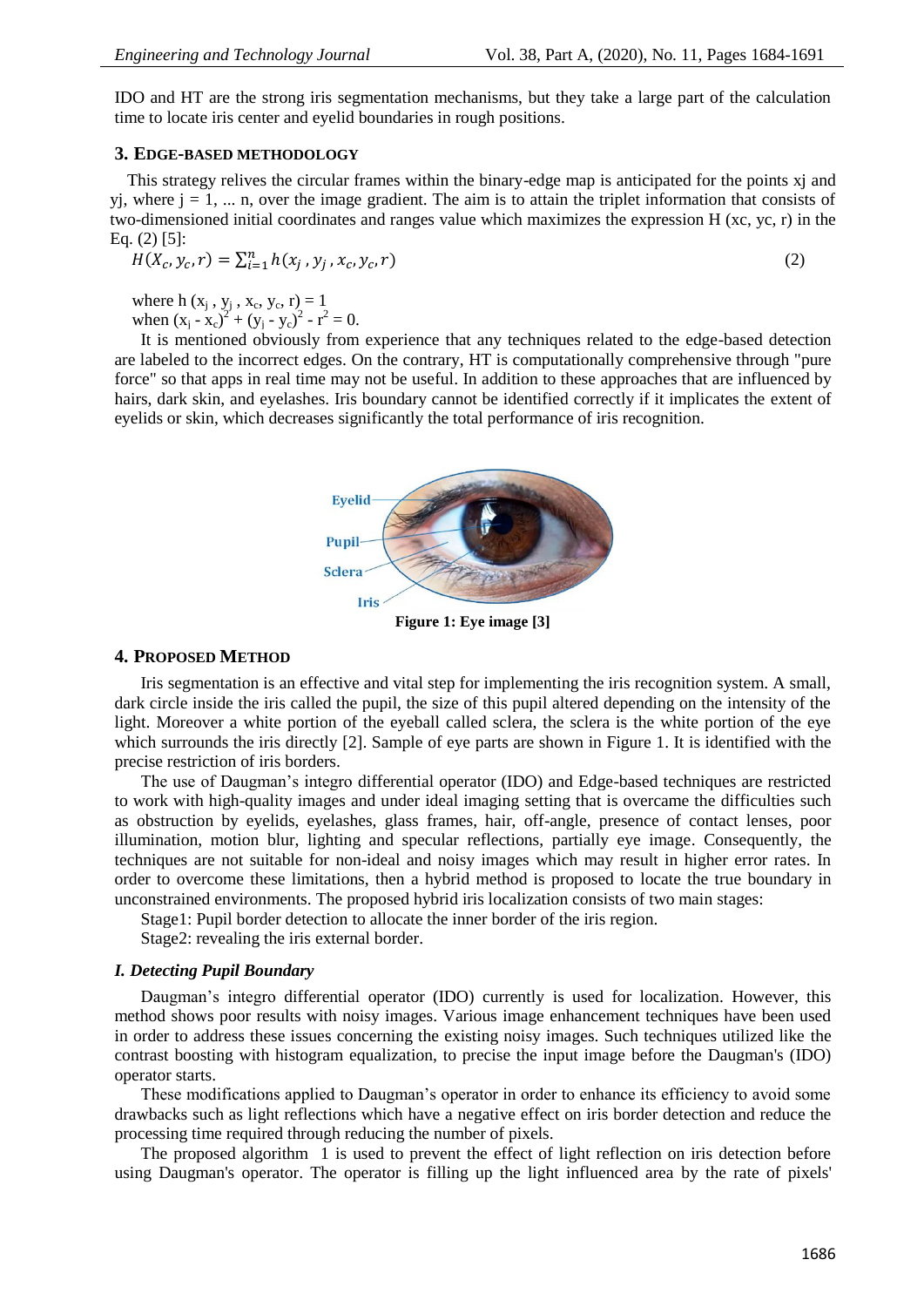intensities from the nearby area. The operation of Daugman is conducted on the eye image obtained after the application of the algorithm 1.

Histogram equalization is one of the best techniques in enhancing the contrast of the images. This technique alter the intensity values of all pixels likewise the center pixel of the given image. Therefore, a new pixel was calculated to be considered as pixel's center and calculate the new radius for the iris' outer boundary.

# **Algorithm 1: Pupil localization**

Perform an automatic localization of the pupil region from an eye image.

**Input:**

*I*  $\|\$  The input eye image

**Output:**<br>Xc, Yc, Rp  $\setminus$  Center of the pupil with its  $\langle$ 

**Step1:** Convert RGB input eye image to gray

**Step2:** Gamma mapping operator is applied to the image *I* using the following equation:

$$
G = ((1/255)^{2}\alpha) \times 255 \tag{3}
$$

Where *G*: a gamma image, *I*: the input image, and  $\alpha$ : the gamma factor. Values of  $\alpha$  in the range 0-1 enhance the contrast of bright regions and when  $\alpha > 1$  then enhances contrast in dark regions. The value of  $α=0.9$  is selected to make the eye image more dark and let the light reflex region more distinguished. This value is suitable for best results in this step.

**Step3:** Applying canny edge detection algorithm in order to create the edge map.

**Step4:** Convert to binary with a threshold equal to 0.35.

**Step5:** Cut boundary from four directions left, right, top and bottom with ratio 30% of image dimensions. **Step6:** Collect reflex pixels region coordinates

**Step7:** Fulfill the area with brightness impacted by median pixel intensity from the surround region.

**Step8:** Adjust the eye image after filling the light affected region by using Histogram equalization.

- **Step9:** Gamma mapping operator is applied to the image *I* with  $\alpha=4$  using eq. (3). This value is selected to make the eye image more whiting and let the pupil region more distinguished. It is suitable to get good result
- **Step10:** Establish the pupil's center  $R<sub>b</sub>$  and hence its radius using Daugman's integro-differential operator. Figure 2 shows the steps of proposed pupil localization.





# *II. Detecting Iris Boundary*

This stage automatically segments the iris from the eye image. And it included consecutive steps as listed in the algorithm 2.

# **Algorithm 2: Iris localization**

Perform an automatic localization of the iris region from an eye image.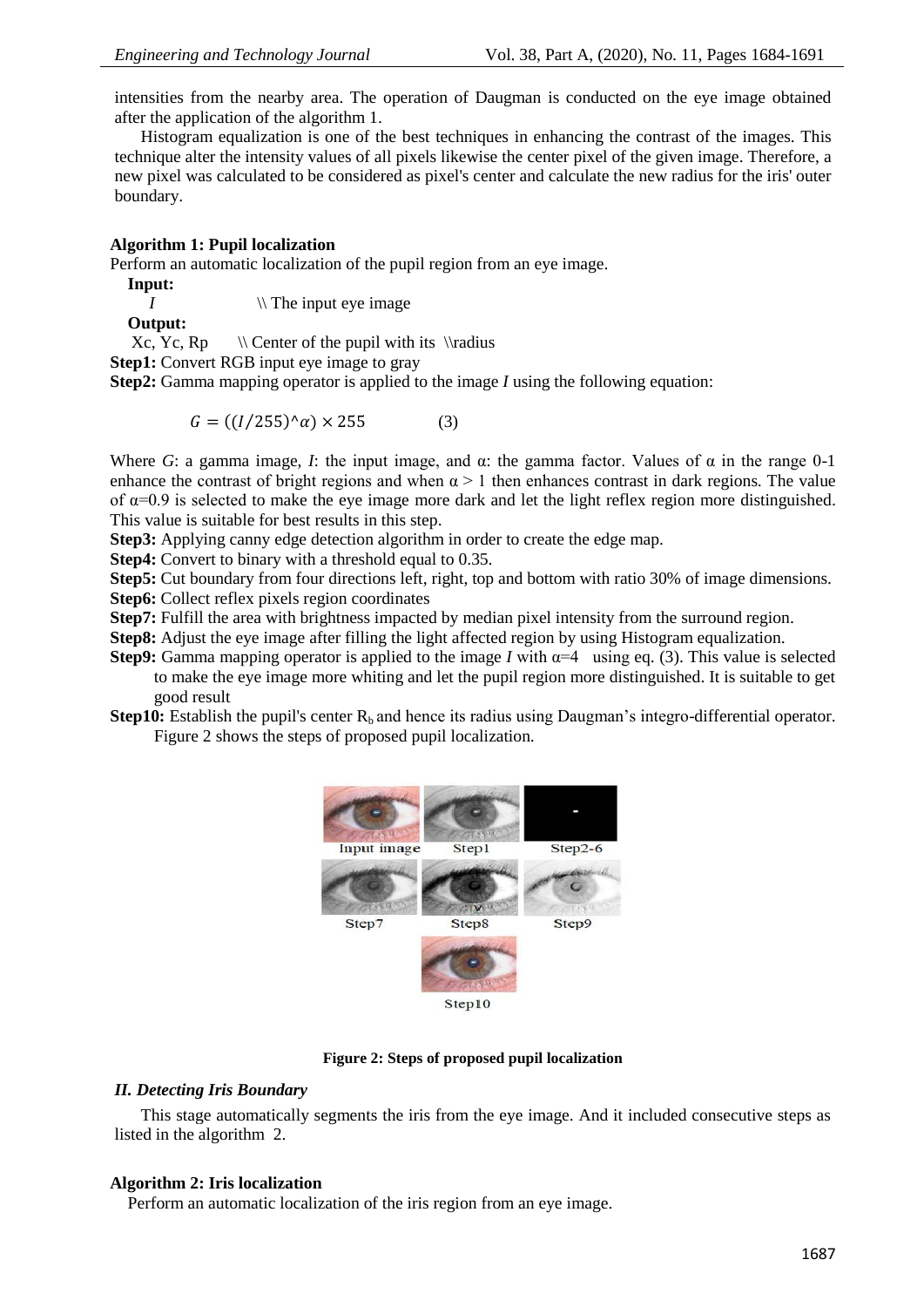**Input:**

*I*  $\wedge$  The input eye image  $X_c, Y_c$  $\setminus \mathcal{C}$  Center of pupil

**Output:** 

 $X_i$ ,  $Y_i$ ,  $R_i$  $\backslash\$  Center coordinates with radius  $\backslash\$  for the detected iris boundary **Step1:** Convert RGB input eye image *I* to gray

**Step2:** Enhance the gray image using filtering and contrast adjustment methods using eq. (3) with  $\alpha=2.5$ . This value is chosen by test to clarify the iris region and then become easy to localize.

**Step3:** Perform the edge detection operation using Canny operator to achieve edge map **Step4:** Utilizing the edge map, Hough transform was implemented for perceiving circles in the image **Step5:** Compute the center coordinates  $X_i$  and  $Y_i$  of a circle and its radius  $R_i$ , as shown in Figure 3.



**Figure 3: Steps of proposed iris localization**

# **5. EXPERIMENTAL RESULTS**

The experiment results are obtained from using a database of 1877 iris images of standard color UBIRIS.v1. The size of each image is reduced to  $200 \times 150$ . Different types of noise are presented in the dataset of UBIRIS like for example focus, reflections, and tiny visible iris; thus, the proposed algorithm utilizes an image processing technique to create an approach since it handled various types of noisy image. Figure 4 demonstrates samples of the used UBIRIS database. This dataset contains images that have large reflective areas or with small areas of the visible iris because of the eyelashes and eyelids obstruction.



Figure 4: Samp les of UBIRIS database

The white spot in Figure 5 is specified by the blue circles which are showed the effect of light reflections in the eye images of wrong localization of pupils using IDO. The effect of the light reflections covers the portions of the eye image resulting in some difficulties in the iris localization procedure. It is noticed that the 'light reflection affected region' is a region involving high intensity values' pixels. The region surrounding it is a region consisting of the pixels with low-intensity values. The light reflection on eye images has a great impact on the iris detection, where there is a noticeable distinction in the values of intensity among the light affected area and its adjacent darker area.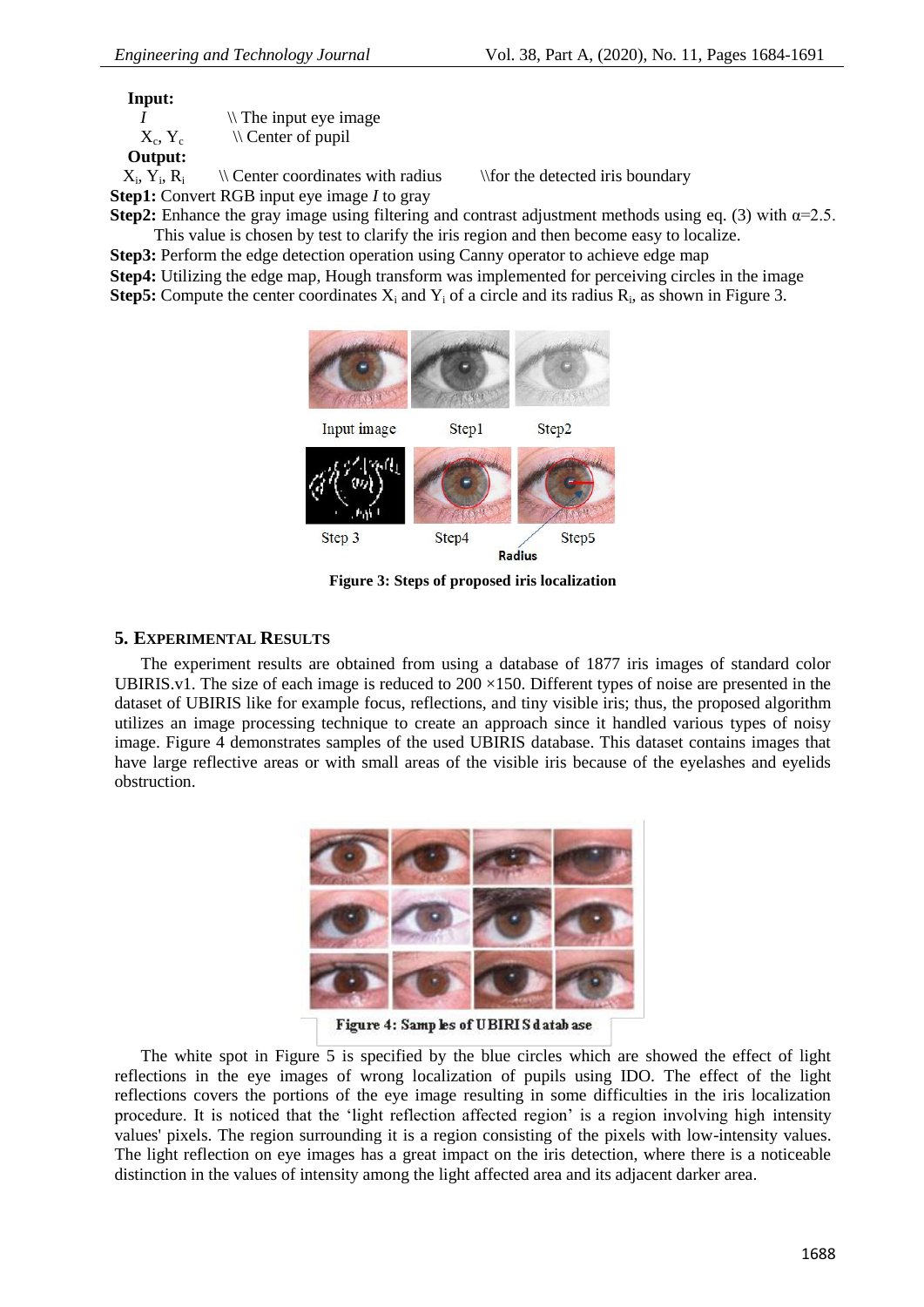In order to overcome this failure some preprocessing and enhancement techniques are used. The result obtained after enhancing the pupil localization method is successfully detecting the iris border as shown in Figure 6.



**Figure 5: Light reflection affected eye image by using IDO**



**Figure 6: Correct pupil localization after applying proposed pupil localization**

On the other hand, error detection in iris localization is caused by overlap between the eyelids and the iris region. Figure 7 shows the error in iris localization after performed Canny edge detector followed by Hough transform (i.e. Edge-based methodology). After preprocessing the eye image with enhancement techniques before Edge-based method is implemented. It is noticed that the iris is correctly localized as depicted in Figure 8.



Figure 7: Noise affected eye image by using Edge-based method



### **Figure 8: Correct iris localization after applying proposed iris localization**

Table 1 shows the results of localization of both pupil and iris after implementing the proposed enhancement approach on the UBIRIS database.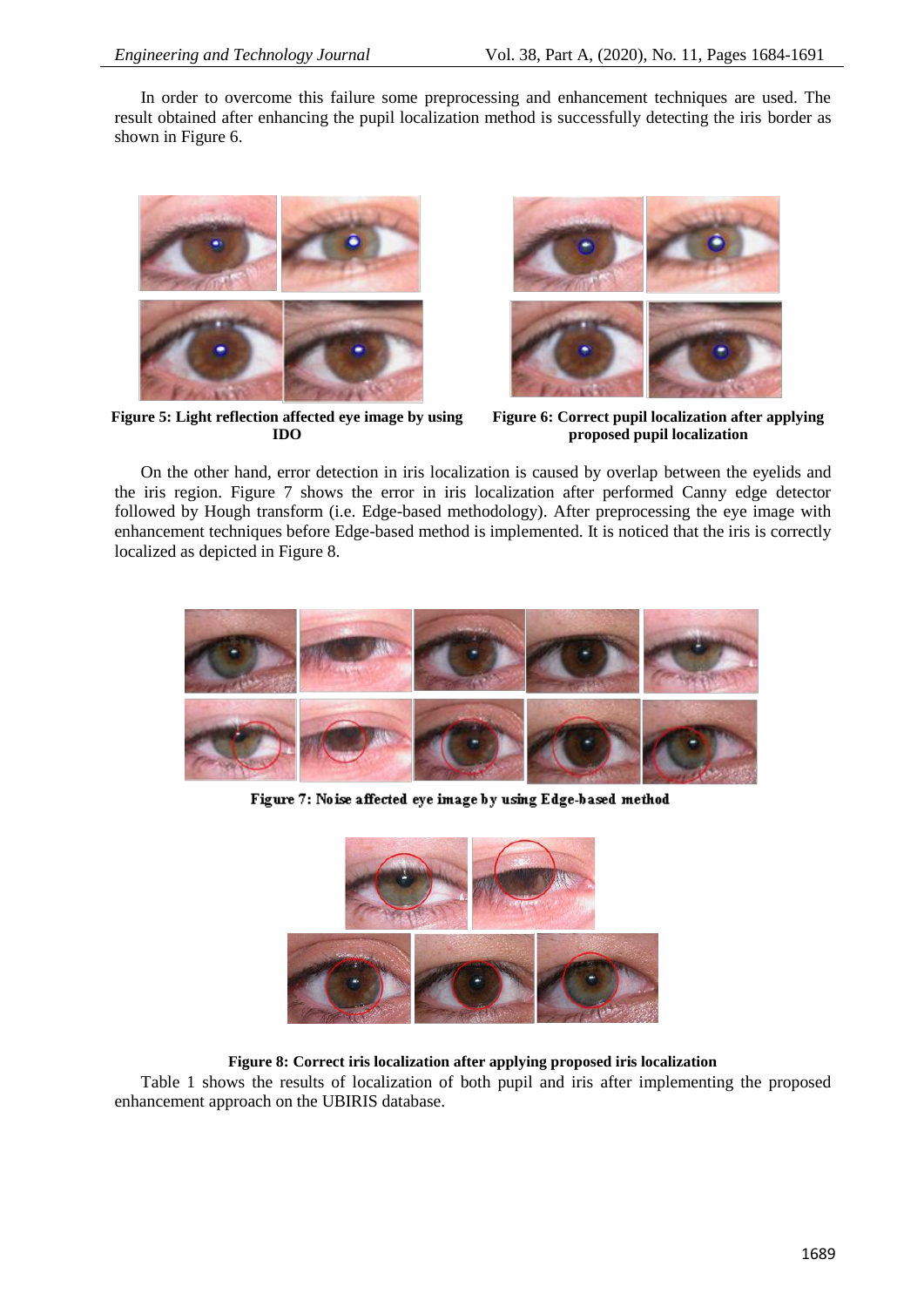| Stage No. | Segmentation region | No. of images | Precision |
|-----------|---------------------|---------------|-----------|
|           | Pupil area          | 1877          | 98.40 %   |
|           | Iris area           | 1877          | 99.84 %   |

precision  $=\frac{N}{\cdot}$  $\frac{10}{100}$  Sucuess) at images  $\times$  100% (4) (4)

In Daugman's methodology, the circumference (center and radius) parameters are identified wherever the average intensity values have the maximum derivative in relation to neighboring ones. Therefore, with some images that have slight disparity in intensity amid the iris and the sclera border, it is very difficult to reveal the precise iris of the image with fewer precision as a notice in Table 2. And the results of Edge-based method as in [17, 5, 18] have some fails to find right binary edge maps due to the noise which is added to eye images. Table 2 shows distinction Precision levels on UBIRIS database which are calculated according to Eq. (4) [19], and compared with the proposed method.

|  | <b>TABLE II: Segmentation accuracy results of UBIRIS dataset</b> |  |  |  |  |
|--|------------------------------------------------------------------|--|--|--|--|
|--|------------------------------------------------------------------|--|--|--|--|

| Methodology           | Parameters                                                                                    | Accuracy |
|-----------------------|-----------------------------------------------------------------------------------------------|----------|
| Daugman [12]          | None                                                                                          | 93.53%   |
| Wildes $[17]$         | Hysteresis' Thresholds: High=50,<br>$Low=44$ .                                                | 89.12%   |
| Masek [5]             | Gaussian' Kernel Dimensions=5<br>Gaussian' Kernel Dimensions=5,<br>Kovesi Parameters = 40, 35 | 87.12 %  |
| Liam and Chekima [18] | Threshold= $140$                                                                              | 47.90%   |
| Ashwaq and Duaa [15]  | Inner thresholding border $= 71.5$<br>Outer thresholding border $= 153$                       | 97.3%    |
| The Proposed approach | $\alpha$ for inner border= 0.9<br>$\alpha$ for outer border= 2.5                              | 99.12%   |

While in [15] method depended on hybrid image enhancement techniques and morphological operators.

The proposed method is developed the Daugman's methodology to successfully located pupil region by performing some preprocessing techniques to less the effected noise the eye image. And it is developed the edge-based method to localize iris correctly. Table 3 shows the time required for iris localization to one image using three methods.

**TABLE III: Compression of time-consuming for iris localization**

| Table 3: Compression of time-consuming for iris<br><b>localization</b> |                      |  |  |  |
|------------------------------------------------------------------------|----------------------|--|--|--|
| Methodology                                                            | Time-consuming (sec) |  |  |  |
| Daugman's operator                                                     | 17                   |  |  |  |
| Edge-based method                                                      | (0.4)                |  |  |  |
| Proposed method                                                        | ი 5                  |  |  |  |

#### 6. **CONCLUSIONS**

A pupil and iris localization method is presented in this paper. The various type of noise will affect the iris localization these noise like a light reflex, poor of image quality, overlapping of eyelid and eyelashes, focus and small visible iris. All standard iris dataset has a different type of noise which is caused by errors in pupil and iris localization. To overcome these erroneous, the noise must be removed before performed the methods of iris localization. The proposed method exploited some enhancement techniques to overcome these noises to get good accuracy and reduce time consumption compared with previous methods